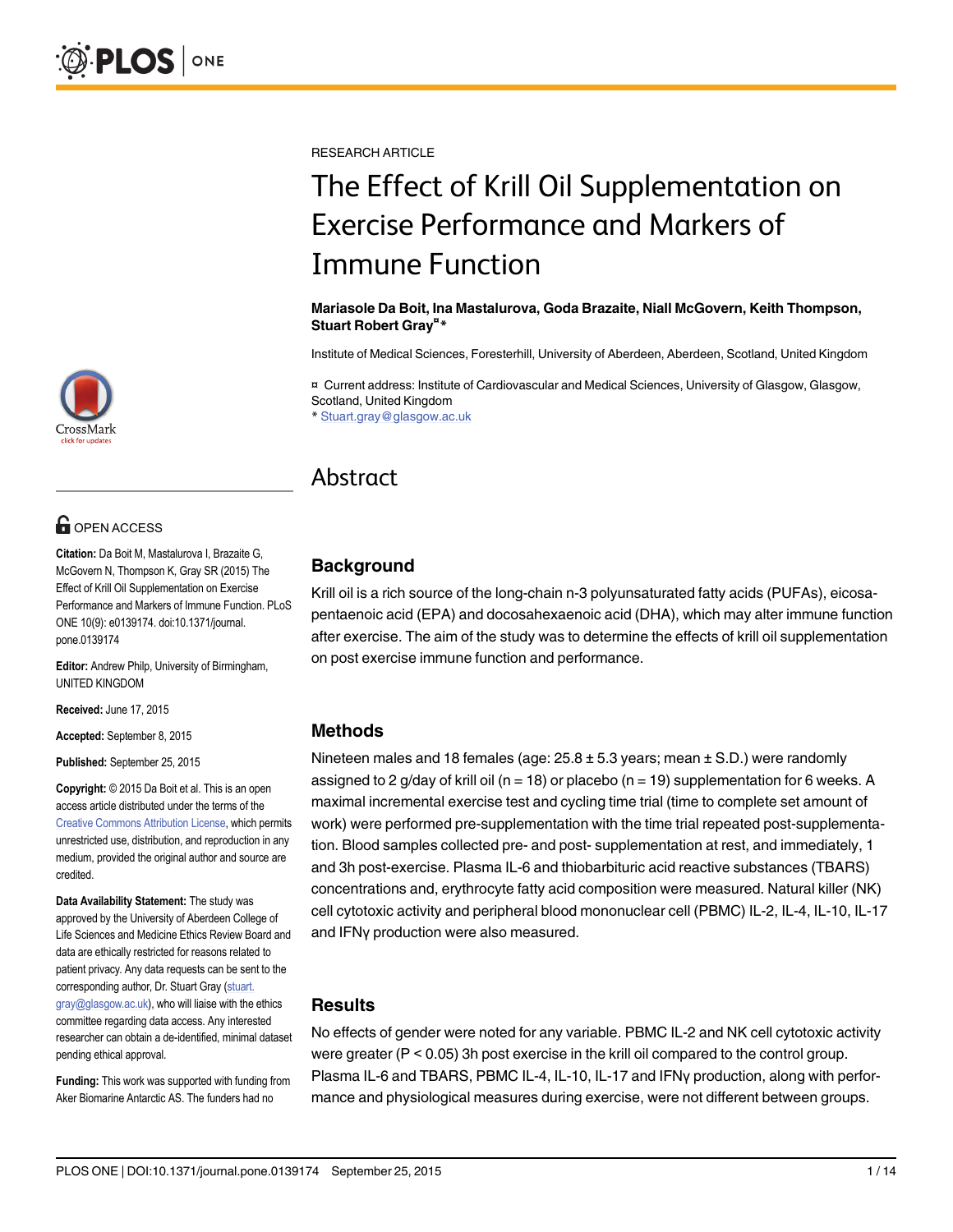<span id="page-1-0"></span>

role in study design, data collection and analysis, decision to publish, or preparation of the manuscript.

Competing Interests: This study received financial support from Aker Biomarine AS. This did not alter the authors' adherence to PLOS ONE policies on sharing data and materials.

#### **Conclusion**

Six weeks of krill oil supplementation can increase PBMC IL-2 production and NK cell cytotoxic activity 3h post-exercise in both healthy young males and females. Krill oil does not modify exercise performance.

#### Introduction

Fish oils are rich in the long chain n-3 polyunsaturated fatty acids (PUFAs) eicosapentaenoic acid (EPA) and docosahexaenoic acid (DHA), which have been found to have positive effects in chronic inflammatory disease, such as cardiovascular disease [[1\]](#page-11-0) and diabetes mellitus [\[2](#page-11-0)]. PUFAs are essential constituents of cell membranes of immune cells and are precursors of inflammatory mediators, such as prostaglandins and leukotrienes (for review see [[3\]](#page-11-0)). The primary PUFA found in cell membranes of leukocytes is the n-6 PUFA arachidonic acid (AA). However, increasing dietary consumption of EPA and DHA will alter the cell membrane composition and increase EPA and DHA levels with a concomitant reduction in the amount of AA [\[4](#page-11-0)]. This alteration in fatty acid composition alters the substrate used for eicosanoid synthesis, resulting in a reduction in pro-inflammatory AA-derived mediators and an increase in the less potent EPA/DHA-derived alternative inflammatory mediators, such as the 3-, rather than the 2-, series prostaglandins  $[5]$ . Fish oils are not the only source of EPA and DHA with Antarctic krill also being a rich source of n-3 PUFAs. The primary difference between fish and krill oil is that while fish oil contains the majority of n-3 PUFAs as triacylglycerol (TG) krill oil consists of more than 40% of n-3 PUFAs as phospholipids (PL)  $[6]$  $[6]$ . Krill oil also contains the antioxidant astaxanthin. During supplementation studies, similar increases in plasma EPA and DHA can be seen when a third less PUFAs are given as krill compared to fish oil supplements [[7](#page-11-0)]. In another study when similar amounts of fish oil and krill oil, 600mg/day, are given the increases in plasma and erythrocyte EPA and DHA were found to be greater with krill compared to fish oil [[8\]](#page-11-0).

Fish oil supplements have been recommend for athletic populations due to evidence of their anti-inflammatory, antithrombotic, antiarrhythmic, hypolipidemic and antiproliferative properties. It is thus suggested that the majority of athletes, especially those at leisure level, should consume 1–2 g/day of EPA and DHA to prevent muscle and joint inflammation and improve overall health. Over time this would not only improve overall health but may ultimately improve performance  $[9]$ . In spite of these assertions the evidence to support the use of n-3 PUFAs specifically in exercising populations is limited and there is also concern that due to their high number of double bonds an increase in n-3 PUFA consumption may result in an increase in lipid peroxidation.

Whilst both fish and krill oil are rich n-3 PUFAs the majority of previous research in this area has utilised fish oil supplementation. One area where n-3 PUFA supplements may be useful is in the post-exercise recovery period where there are a variety of perturbations in the immune system  $[10]$  $[10]$  $[10]$ . However there are a few studies which have investigated the effects of fish oil supplementation on various aspects of immune function after exercise. Toft and colleagues found that fish oil supplementation had no effect on plasma cytokine levels after exercise  $[11]$ . One study found higher *ex vivo* activated peripheral blood mononuclear cell proliferation (PBMC) [[12](#page-11-0)]. In recent work we demonstrated that fish oil supplementation results in an increase in PBMC IL-2 production and natural killer (NK) cell cytotoxic activity in the recovery period after exercise in healthy young males  $[13]$ . Whether this effect will be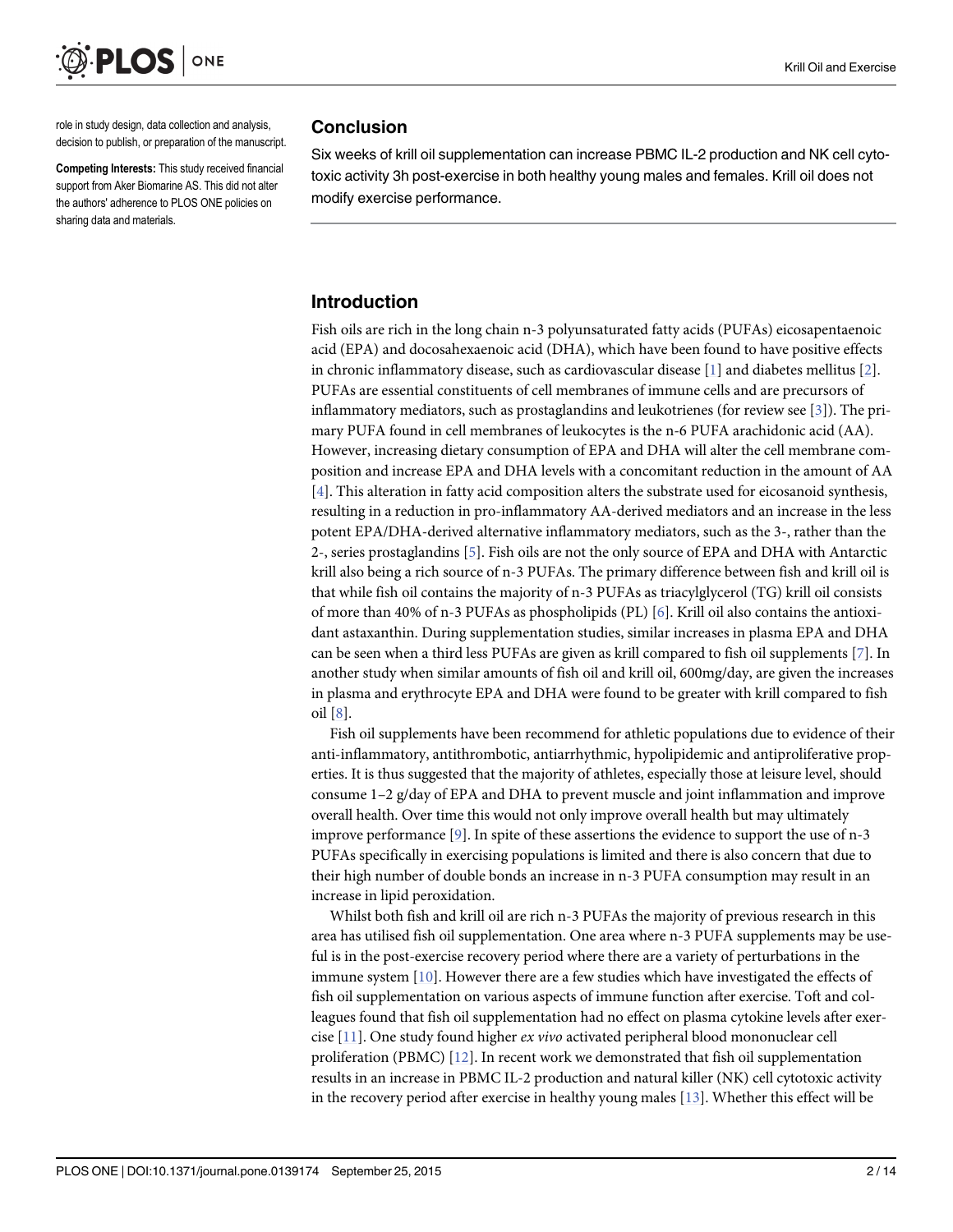<span id="page-2-0"></span>seen in females remains to be established. It has also been suggested that, via different mechanisms, n-3 PUFA supplementation may improve exercise performance. Indeed n-3 PUFA supplementation has been found to reduce HR and  $\rm VO_2$  during exercise [\[14](#page-12-0)–[17\]](#page-12-0), although our findings do not support this [[13](#page-11-0)]. Furthermore these cardiometabolic changes do not translate into improvements in exercise performance  $[14, 16, 18]$  $[14, 16, 18]$  $[14, 16, 18]$  $[14, 16, 18]$  $[14, 16, 18]$  $[14, 16, 18]$ , although one study did find an increase in  $\rm{VO}_{2max}$  after fish oil supplementation [\[19](#page-12-0)]. The effects of krill oil on cardiometabolic variable and exercise performance remain to be established.

The aim of the present study was to investigate the effects of six weeks of supplementation with krill oil on markers of immune function (NK cell cytotoxicity and PBMC Th1/Th2 cytokine production) following an acute bout of endurance exercise in both males and females. A secondary aim was to determine whether krill oil supplementation altered exercise performance during a simulated cycling time trial.

# Methods

# **Subjects**

Nineteen males and 18 females (aged 25.8  $\pm$  5.3 years, height 175  $\pm$  11.9 cm, weight 72.5  $\pm$  14.9 kg; mean  $\pm$  S.D.) volunteered to participate in the study. The study was approved by the University of Aberdeen College of Life Sciences and Medicine Ethics Review Board and participants were made aware of the aims, risks and potential discomfort associated with the study before providing written informed consent.

#### Supplementation

Participants were randomly assigned to either a placebo ( $n = 19$ ) or krill oil ( $n = 18$ ) group. Capsules were closely matched for both colour and shape, and both participants and investigators were blind to the supplementation group. After the preliminary maximal exercise test, participants in the placebo group consumed  $2g(4*500mg)$  of placebo oil daily, while those in the krill oil group consumed 2g ( $4*500$ mg) of krill oil daily for a six week period. All capsules were provided by Aker Biomarine Antarctic AS (Oslo, Norway). The placebo oil was produced to reflect the fatty acid composition of the average European diet [[20](#page-12-0)]. Each 500mg krill oil capsule contained 60mg EPA, 30mg DHA and 61μg astaxanthin. To put this into a dietary context a 140g portion of oily fish would typically provide approximately 2.8 g EPA plus DHA, although this is known to vary dramatically between wild and farmed fish due to recent changes in feeds [[21](#page-12-0)].

#### Maximal Exercise Test

For the 24h period prior to each visit, participants were instructed to refrain from the consumption of alcohol, caffeine and strenuous exercise. For the same period before the maximal exercise test, participants were asked to record their dietary intake and replicate this prior to the post-supplementation trial. All tests began at the same time of day, between 7 and 10am. A fasting blood sample was collected before performing an incremental maximal exercise test on a cycle ergometer (Lode, Netherlands). Participants cycled at self-selected cadence (70–90 rpm) with workload increasing by 30 Watts every minute for males and 20 Watts every minute for females until volitional exhaustion. Gas exchange (Medical Graphics, UK) and heart rate (Polar, Finland) were monitored throughout the test.  $\rm \dot{VO}_{2peak}$  was taken as the highest  $\rm \dot{VO}_{2}$ measured over a 30 second period and a workload estimated to elicit 70%  $\rm \dot{VO}_{2peak}$  calculated to be used in the exercise trials.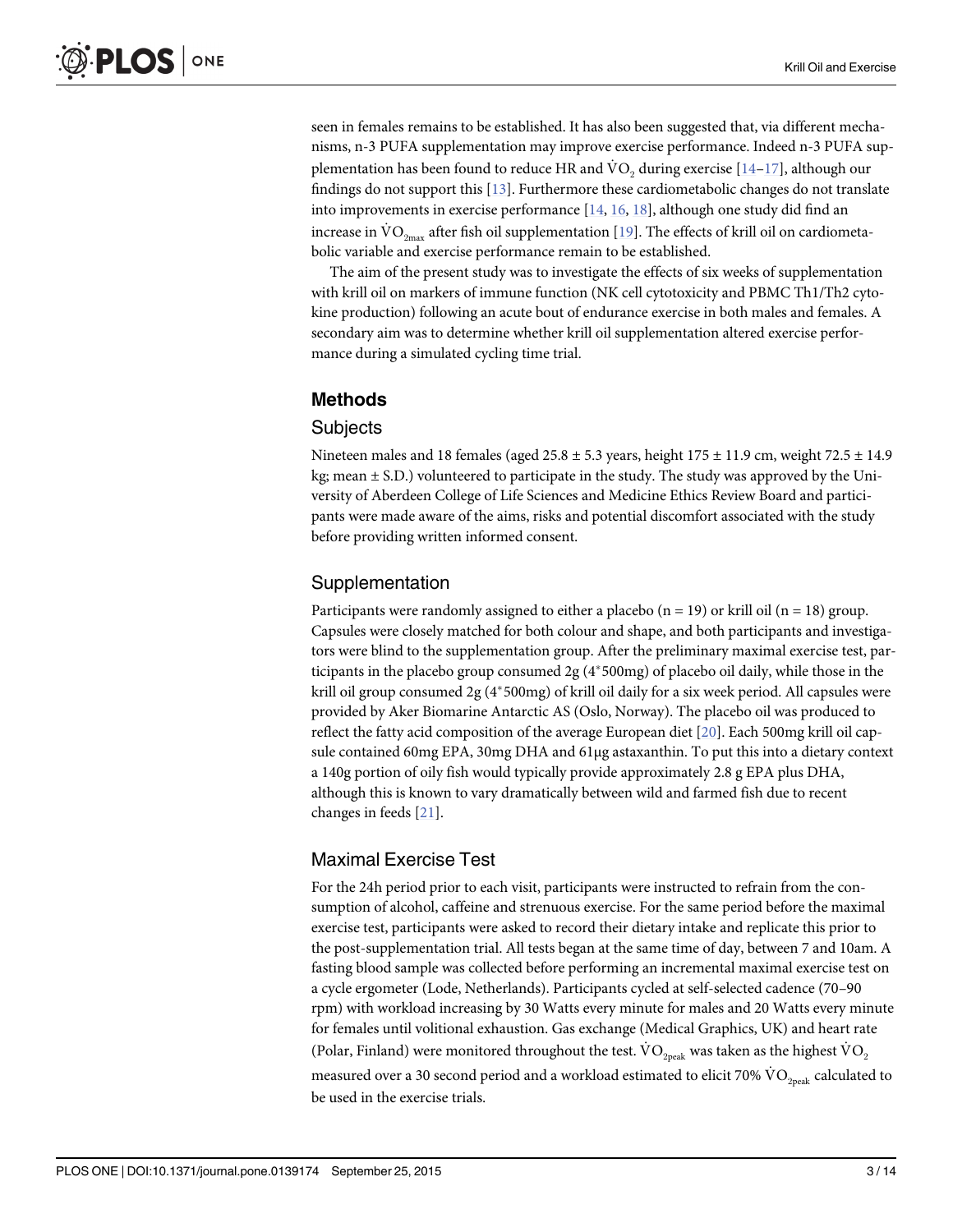# <span id="page-3-0"></span>Baseline Exercise Trial

The exercise trial was a simulated time trial with the ergometer set in the linear mode. Approximately 7 days prior to this trial a familiarisation trial was carried out where no physiological measures were made but the participant completed the time trial as below. After a 5 min warm up at 75 Watts subjects performed a set amount of work in as quick a time as possible. The amount of work was based on the results of the maximal exercise test as:

$$
Work = 0.70 * Wmax * 3600
$$

And the linear factor (L) used to set up the ergometer was calculated as:

$$
W = L * (rpm)2
$$

This factor was chosen so that 70% of Wmax would be achieved at around 80rpm which is the preferred pedal rate, in our experience, in this population. During the time trial participants did not receive any information on workload, pedal rate, time or heart rate with only the amount of work completed and the amount remaining passed on to participants. Heart rate and gas exchange (3 min recording) were recorded at approximately 25, 50 and 75% of the percentage of work performed. Water was available *ad libitum*. This trial was the same as the postsupplementation trial, except no blood samples were collected during this trial.

#### Post-supplementation Trial

After the 6-week supplementation period, fasted blood samples were taken. Participants then performed the time trial as in the baseline exercise trial. Immediately on cessation of exercise a post-exercise blood sample was drawn. During a 3h recovery period, participants remained fasted, and further blood samples were taken 1h and 3h post-exercise. Throughout the postsupplementation trial heart rate and gas exchange were recorded in the same way as during the baseline exercise trial. Participants were permitted to consume water ad libitum.

# Blood Sampling

Blood samples were drawn from an antecubital vein using a butterfly needle (21G). Blood was collected in vacutainers coated with Lithium-Heparin (BD, Oxford, UK), for peripheral blood mononuclear cell (PBMC) isolation, and K<sup>+</sup>EDTA (BD, Oxford, UK) for separation of plasma. The K<sup>+</sup> EDTA vacutainer was centrifuged at 800g for 10 minutes at 4°C and plasma stored at -80°C until analysis.

# Erythrocyte Fatty Acid Composition Analysis

Fatty acid analysis was performed in EDTA blood samples sent to a commercial laboratory (Omegametrix) and analysed as previously described [[22](#page-12-0)]. Samples were collected in 4 ml EDTA vacutainers, mixed and immediately shipped to Germany for analysis. Briefly, fatty acid methyl esters were generated from erythrocytes by acid transesterification and analysed by gas chromatography using a GC2010 Gas Chromatograph (Shimadzu, Duisburg, Germany) equipped with a SP2560, 100-m column (Supelco, Bellefonte, PA) using hydrogen as the carrier gas. Fatty acids were identified by comparison with a standard mixture of fatty acids characteristic of erythrocytes. A total of 26 fatty acids were identified and quantified. Results are given as percentage of total identified fatty acids after response factor correction. The coefficient of variation for EPA plus DHA and for most other fatty acids was ~4%. Analyses were quality-controlled according to DIN ISO 15189.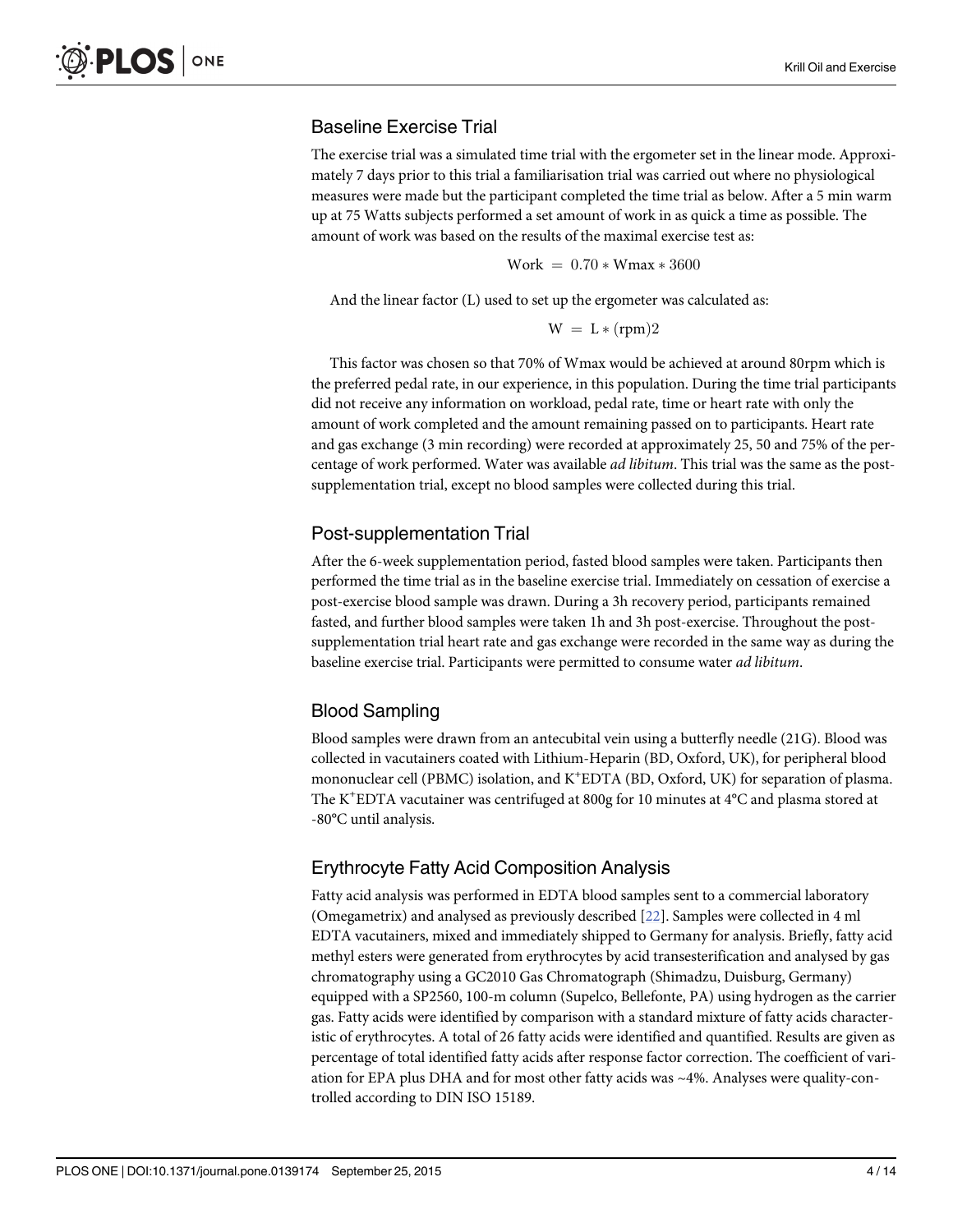# Plasma IL-6

Measurements were performed using commercially available high sensitivity ELISA kits (R&D Systems, UK) according to the manufacturer's instructions.

#### Plasma thiobarbituric acid reactive substances (TBARS)

Measurements were performed using commercially available parameter assay kits (R&D Systems, UK) according to the manufacturer's instructions. The principle of this assay is that malondialdehyde (MDA), from lipid peroxides, in the presence of heat and acid, reacts with 2-thiobarbituric acid to produce a coloured end product which can be measured in a spectrophotometric plate reader. For this reason TBARS results are expressed as MDA concentration.

#### PBMC Isolation and Incubation

These procedures were carried out using the same methods as our previous work  $[13]$  $[13]$  $[13]$  where the protocol was sufficient to show a robust stimulation of cytokine production. Twenty ml whole blood was mixed with 10ml PBS and layered onto 20ml Histopaque (Sigma-Aldrich, St Louis, USA) before being centrifuged at 400g for 30 minutes at room temperature. The PBMC layer was collected and mixed with 40ml PBS and centrifuged at 250g for 10 minutes. The supernatant was then removed and the cell pellet reconstituted with 20ml PBS. This washing phase was then repeated. The final pellet was reconstituted with 1ml RPMI-1640 medium and cell numbers determined.  $1.5x10^6$  cells, in duplicate, were then incubated at 37°C and 5% CO<sub>2</sub> for 24h supplemented with 2mM glutamine, antibiotics, 2.5% autologous plasma and 10 mg/L concanavalin A (Con A). At the end of incubation, each well was centrifuged at 250g for 10 minutes, the supernatant removed and frozen at -80°C for analysis of PBMC cytokine production.

#### PBMC Cytokine Production

All measurements were performed using commercially available multiplex assay kits (R&D Systems, UK) according to the manufacturer's instructions (Luminex, USA). The cytokines IL-2, IL-4, IL-10, IL-17 and IFN-γ were measured in culture supernatants.

# Natural Killer Cell Cytotoxic Activity

Natural killer cell cytotoxic activity was measured in PBMCs, isolated as above but prior to treatment/incubation, using NKTEST kits (Opregen Pharma, Heidelberg, Germany) according to the manufacturer's instructions. While this kit will measure primarily NK cell cytotoxic activity other cell types with NK cell-like activity, ie  $\gamma\delta$  T cells, will make a minor contribution. Briefly, PBMCs were mixed with pre-stained K562 target cells in ratios of 50:1 and 25:1. Tubes were centrifuged for 3 min at 120g and then incubated for 2h in a  $CO<sub>2</sub>$  incubator at 37°C. 50 $\mu$ l of DNA staining solution was added to the cells, which were incubated in the dark on ice for 5 min before analysis by flow cytometry. 2,500 cells were analysed for each sample, allowing us to determine the effects of exercise and krill oil. To discriminate target and effector cells a gate was set in the green fluorescence histogram. The percentage of dead cells was then determined using the red fluorescence histogram and the percentage specific cytotoxicity determined by subtracting the percentage dead cells in a tube containing K562 cells alone from the percentage of dead target cells in the samples.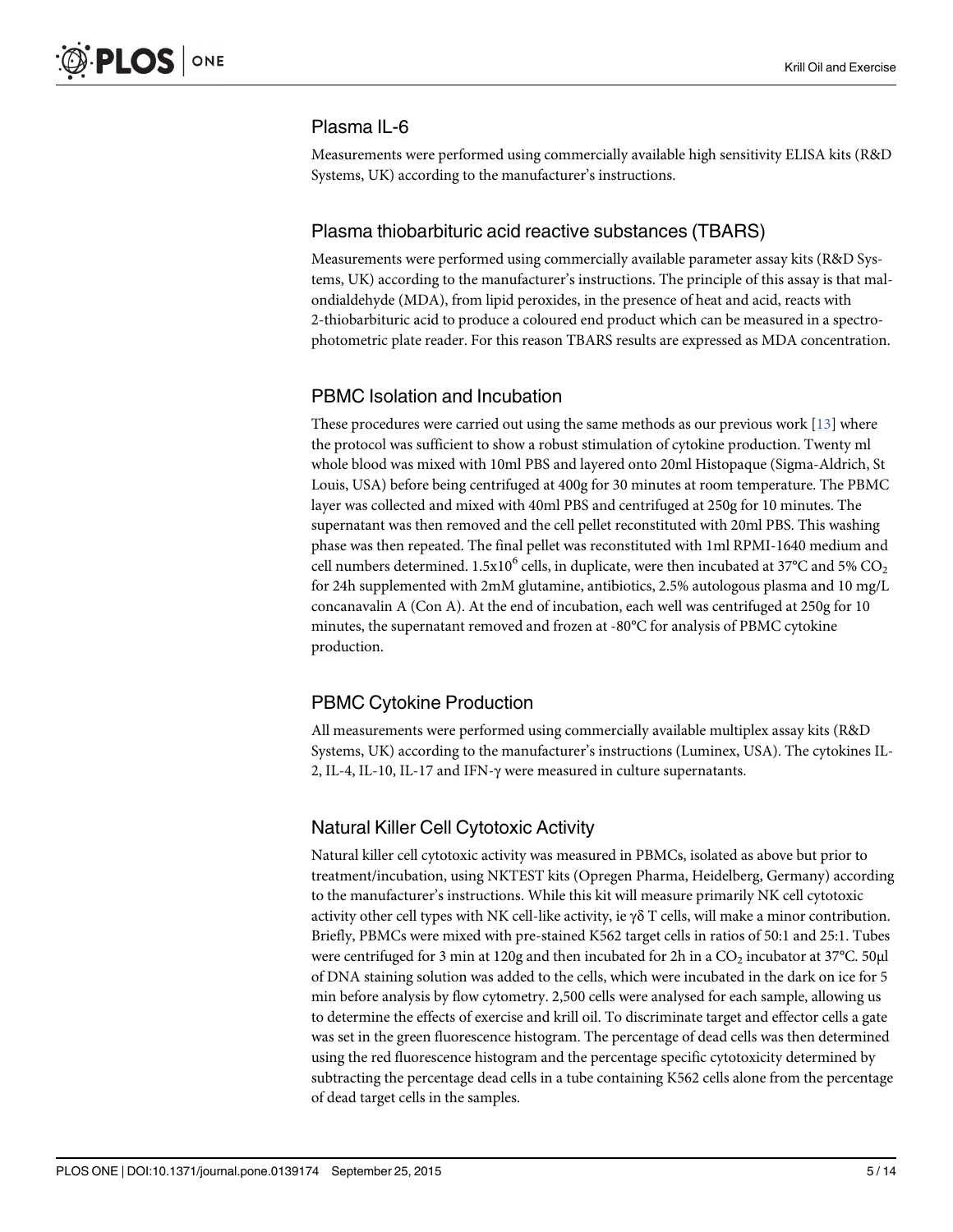# <span id="page-5-0"></span>Statistical Analysis

Data analysis was carried out using SPSS software. Baseline characteristic data were compared between groups using independent t-tests. Initial analyses by sex found no effects and therefore are not presented here. Data were then analysed using a two way (time and group) repeated measures ANOVA with Bonferroni corrected post-hoc t-tests performed where appropriate. Statistical significance was accepted at  $P < 0.05$ . All data are expressed as mean  $\pm$  SD.

### **Results**

#### Baseline characteristics

Subject baseline characteristics are summarised in Table 1. Baseline physical characteristics were similar between the groups.

#### Erythrocyte fatty acid composition

There were no differences in erythrocyte fatty acid composition between groups at baseline. In the control group there were no changes in erythrocyte fatty acid composition over the supplementation period. However in the krill oil group there were significant increases ( $P<0.05$ ) in levels of C20:5n3, C22:6n3 and the Omega-3 index, with decreases (P<0.05) in levels of C20:4n6 and C22:4n6 ([Table 2\)](#page-6-0).

# Time trial variables

The ANOVA revealed no time ( $F_{(3,105)} = 3.67$ ,  $P = 0.07$ ), group ( $F_{(1,35)} = 0.005$ ,  $P = 0.94$ ) or interaction ( $F_{(3,105)} = 2.42$ ,  $P = 0.12$ ) effect for time to completion during the time trial. In the control group the time to complete the baseline time trial was  $80.5 \pm 11.2$  min and  $84.7 \pm 17.1$ min after the supplementation period. In the krill oil group baseline time to complete was 83.9  $\pm$  14.7 min and 85.4  $\pm$  19.8 min after the supplementation period. Similarly no time (HR:  $F_{(3,105)} = 3.01$ ,  $P = 0.09$ ;  $\dot{V}O_2F_{(3,105)} = 3.52$ ,  $P = 0.07$ ), group (HR:  $F_{(1,35)} = 0.001$ ,  $P = 0.97$ .  $\text{VO}_2 F_{(1,35)} = 0.48, \text{P} = 0.50$ , or interaction (HR: F<sub>(3,105)</sub> = 1.22, P = 0.28.  $\text{VO}_2 F_{(3,105)} = 0.08$ , P = 0.78) effects were noted for HR or  $\text{VO}_2$  during the time trial ([Fig 1](#page-6-0)).

# Plasma IL-6 and TBARS

The ANOVA for plasma IL-6 showed a time  $(F_{(3,105)} = 7.6, P < 0.05)$  effect with no group  $(F<sub>(1,35)</sub> = 0.45, P = 0.50)$  or interaction  $(F<sub>(3,105)</sub> = 0.40, P = 0.75)$  effects. Plasma IL-6 was higher (P<0.05) immediately, 1h and 3h post-exercise, compared to baseline, in both groups. There were no time ( $F_{(3,105)} = 2.13$ ,  $P = 0.10$ ), group ( $F_{(1,35)} = 0.15$ ,  $P = 0.71$ ) or interaction ( $F_{(3,105)} =$ 0.12, P = 0.95) effects for plasma TBARS ( $Fig 2$ ).

Table 1. Baseline characteristics of subjects in control and krill oil groups. Values are mean ± SD.

| <b>Measure</b>          | Control Group ( $n = 19:10$ females) | Krill Oil Group ( $n = 18$ : 8 females) | P Value |
|-------------------------|--------------------------------------|-----------------------------------------|---------|
| Age (years)             | $26 \pm 6$                           | $25 \pm 5$                              | 0.757   |
| Height (cm)             | $176 \pm 12$                         | $175 \pm 12$                            | 0.670   |
| Weight (kg)             | $73.5 \pm 16.4$                      | $71.3 \pm 13.7$                         | 0.318   |
| $VO_{2max}$ (ml/kg/min) | $41.6 \pm 7.8$                       | $43.6 \pm 6.4$                          | 0.439   |

doi:10.1371/journal.pone.0139174.t001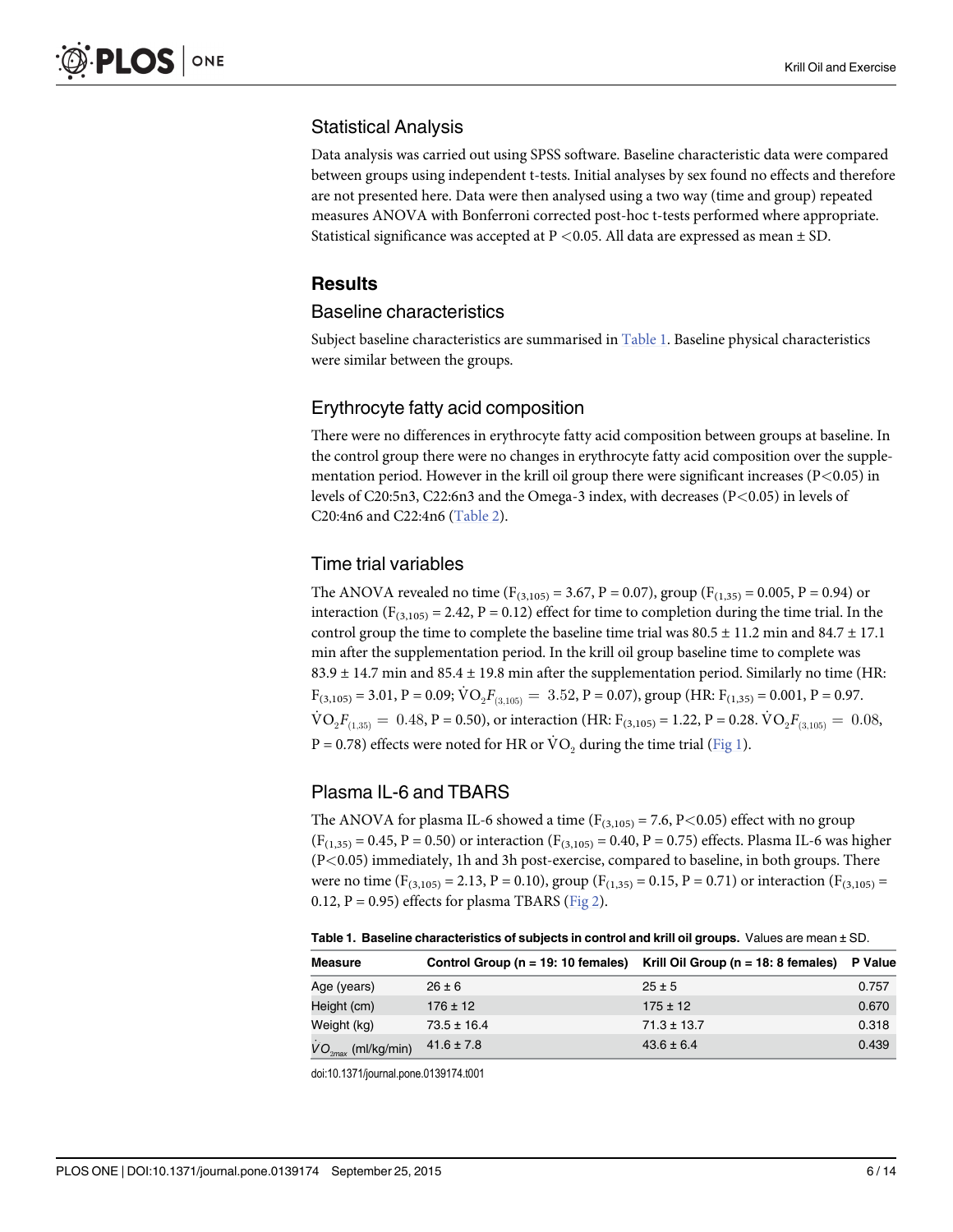<span id="page-6-0"></span>

| Table 2. Erythrocyte fatty acid composition in control and krill oil groups at rest pre- and post-supplementation (6 weeks). Values are mean ± SD. * |  |
|------------------------------------------------------------------------------------------------------------------------------------------------------|--|
| indicates a significant difference (P<0.05) from baseline values. (c = cis and t = trans)                                                            |  |

|                   |                            | Control Group (n = 19: 10 female) |                            | Krill Oil Group ( $n = 18$ : 8 females) |  |  |
|-------------------|----------------------------|-----------------------------------|----------------------------|-----------------------------------------|--|--|
| <b>Fatty Acid</b> | <b>Pre-Supplementation</b> | <b>Post-Supplementation</b>       | <b>Pre-Supplementation</b> | <b>Post-Supplementation</b>             |  |  |
| C14:0             | $0.35 \pm 0.10$            | $0.39 \pm 0.13$                   | $0.36 \pm 0.11$            | $0.39 \pm 0.13$                         |  |  |
| C16:0             | $21.85 \pm 0.92$           | $21.81 \pm 0.95$                  | $21.91 \pm 0.88$           | $22.37 \pm 1.01$                        |  |  |
| C16:1n7t          | $0.12 \pm 0.03$            | $0.15 \pm 0.06$                   | $0.12 \pm 0.02$            | $0.13 \pm 0.04$                         |  |  |
| C16:1n7           | $0.34 \pm 0.12$            | $0.36 \pm 0.16$                   | $0.30 \pm 0.12$            | $0.29 \pm 0.12$                         |  |  |
| C18:0             | $16.46 \pm 0.98$           | $16.13 \pm 1.52$                  | $16.34 \pm 1.05$           | $16.13 \pm 0.86$                        |  |  |
| C18:1t            | $0.40 \pm 0.28$            | $0.36 \pm 0.10$                   | $0.30 \pm 0.10$            | $0.32 \pm 0.08$                         |  |  |
| C18:1n9           | $16.06 \pm 0.86$           | $15.77 \pm 1.11$                  | $16.39 \pm 0.85$           | $16.29 \pm 1.57$                        |  |  |
| C18:2n6tt         | $0.11 \pm 0.05$            | $0.10 \pm 0.05$                   | $0.12 \pm 0.05$            | $0.10 \pm 0.05$                         |  |  |
| C18:2n6ct         | $0.05 \pm 0.04$            | $0.03 \pm 0.02$                   | $0.03 \pm 0.02$            | $0.04 \pm 0.03$                         |  |  |
| C18:2n6tc         | $0.13 \pm 0.06$            | $0.12 \pm 0.08$                   | $0.17 \pm 0.15$            | $0.10 \pm 0.07$                         |  |  |
| C18:2n6           | $12.87 \pm 2.20$           | $13.37 \pm 2.16$                  | $13.77 \pm 1.55$           | $13.80 \pm 1.75$                        |  |  |
| C20:0             | $0.15 \pm 0.04$            | $0.15 \pm 0.03$                   | $0.15 \pm 0.04$            | $0.16 \pm 0.04$                         |  |  |
| C18:3n6           | $0.08 \pm 0.02$            | $0.10 \pm 0.06$                   | $0.07 \pm 0.04$            | $0.08 \pm 0.02$                         |  |  |
| C20:1n9           | $0.27 \pm 0.06$            | $0.28 \pm 0.13$                   | $0.29 \pm 0.07$            | $0.29 \pm 0.05$                         |  |  |
| C18:3n3           | $0.17 \pm 0.06$            | $0.19 \pm 0.10$                   | $0.20 \pm 0.05$            | $0.24 \pm 0.09$                         |  |  |
| C20:2n6           | $0.24 \pm 0.06$            | $0.24 \pm 0.04$                   | $0.23 \pm 0.05$            | $0.25 \pm 0.05$                         |  |  |
| C22:0             | $0.32 \pm 0.17$            | $0.40 \pm 0.18$                   | $0.33 \pm 0.13$            | $0.33 \pm 0.12$                         |  |  |
| C20:3n6           | $1.91 \pm 0.50$            | $1.93 \pm 0.50$                   | $1.82 \pm 0.38$            | $1.75 \pm 0.36$                         |  |  |
| C20:4n6           | $14.93 \pm 1.42$           | $14.44 \pm 1.36$                  | $14.50 \pm 1.56$           | $13.45 \pm 1.11*$                       |  |  |
| C <sub>24:0</sub> | $0.85 \pm 0.38$            | $0.90 \pm 0.53$                   | $0.80 \pm 0.26$            | $0.76 \pm 0.37$                         |  |  |
| C20:5n3           | $0.74 \pm 0.34$            | $0.80 \pm 0.19$                   | $0.82 \pm 0.34$            | $1.48 \pm 0.73*$                        |  |  |
| C24:1n9           | $0.86 \pm 0.23$            | $0.81 \pm 0.15$                   | $0.82 \pm 0.29$            | $0.79 \pm 0.22$                         |  |  |
| C22:4n6           | $2.99 \pm 0.50$            | $2.87 \pm 0.52$                   | $2.72 \pm 0.57$            | $2.27 \pm 0.46*$                        |  |  |
| C22:5n6           | $0.61 \pm 0.16$            | $0.62 \pm 0.15$                   | $0.49 \pm 0.14$            | $0.45 \pm 0.13$                         |  |  |
| C22:5n3           | $2.40 \pm 0.37$            | $2.31 \pm 0.32$                   | $2.44 \pm 0.41$            | $2.54 \pm 0.32$                         |  |  |
| C22:6n3           | $4.54 \pm 1.06$            | $4.60 \pm 1.09$                   | $4.49 \pm 1.08$            | $5.43 \pm 1.24*$                        |  |  |
| Omega-3 Index     | $5.20 \pm 1.28$            | $5.40 \pm 1.19$                   | $5.32 \pm 1.36$            | $6.79 \pm 1.66*$                        |  |  |

doi:10.1371/journal.pone.0139174.t002





doi:10.1371/journal.pone.0139174.g001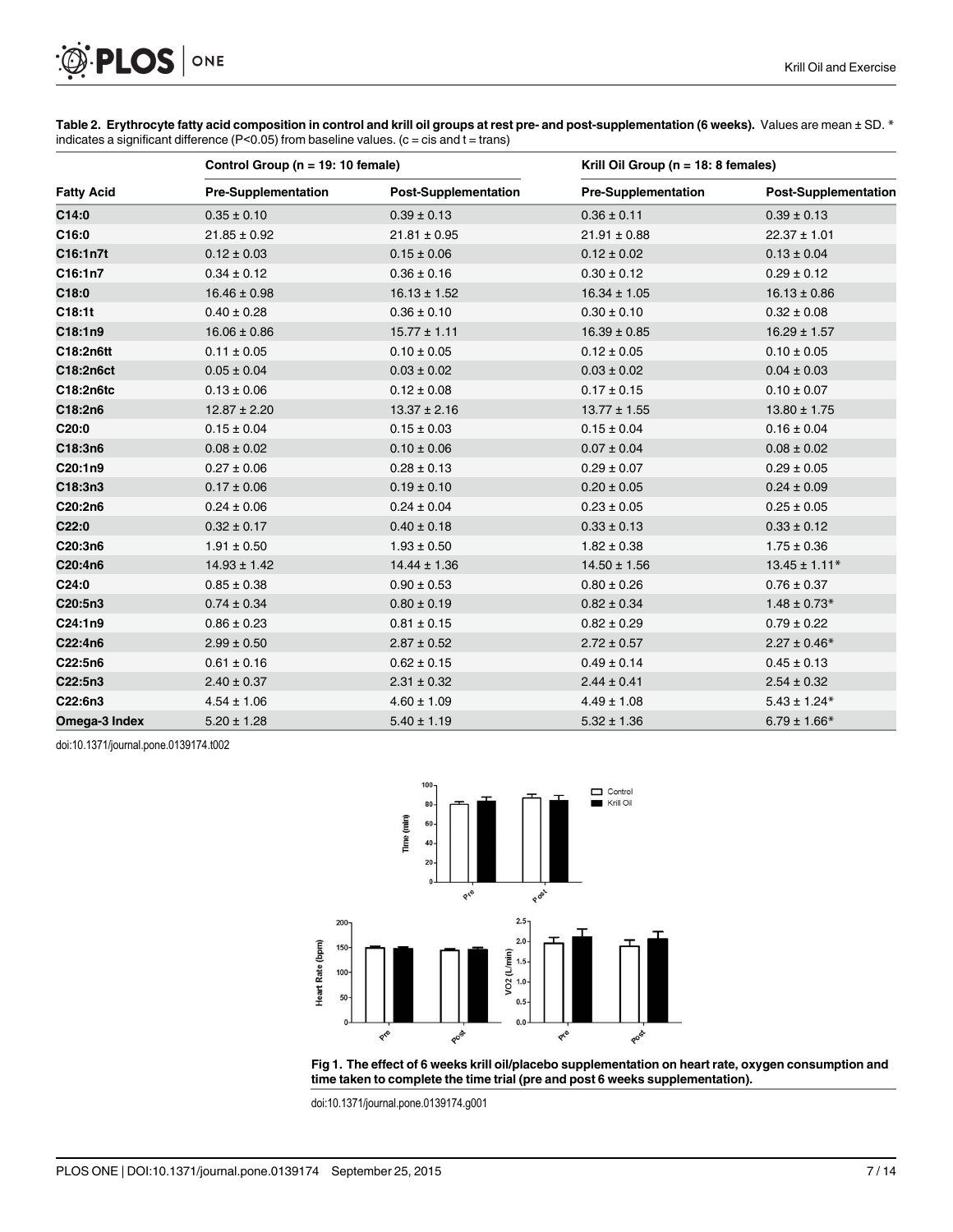<span id="page-7-0"></span>

[Fig 2. T](#page-5-0)he effect of 6 weeks krill oil/placebo supplementation on plasma IL-6 and TBARS (expressed as MDA concentration) before and after exercise. \* denotes a significant difference (P<0.05) from baseline in both groups.

doi:10.1371/journal.pone.0139174.g002

#### PBMC Cytokine Production

PBMC cytokine data is shown in Fig 3. The ANOVA revealed an interaction ( $F_{(3,105)} = 3.17$ ,  $P = 0.02$ ) and time effect ( $F_{(3,105)} = 6.43$ ,  $P < 0.05$ ) for PBMC IL-2 production. Post-hoc analysis revealed that PBMC IL-2 was lower (P<0.05) than baseline, at 1h post-exercise in the control group and higher (P<0.05) than baseline, at 3h post-exercise in the krill oil group. Furthermore 3h post-exercise PBMC IL-2 was higher (P<0.05) in the krill oil compared to the control group. No group effect  $(F_{(1,35)} = 1.11, P = 0.30)$  was observed for PBMC IL-2. Analysis showed an effect of time for PBMC IFN- $\gamma$  (F<sub>(3,105)</sub> = 18.54, P<0.05) with post-hoc analysis revealing that PBMC IFN-γ was higher (P<0.05) immediately and after 3h, and lower at 1h, post-exercise compared with baseline in both groups. No group ( $F_{(1,35)} = 0.02$ ,  $P = 0.89$ ) or interaction  $(F_{(3,105)} = 0.94, P = 0.42)$  effect was observed for PBMC IFN- $\gamma$ . The ANOVA revealed a time effect for PBMC IL-4 ( $F_{(3,105)} = 3.27$ , P<0.05) with post hoc analysis showing that PBMC IL-4 was greater (P<0.05) at 1h and 3h post-exercise, compared with baseline, in the two groups. The analysis of PBMC IL-4 showed no interaction ( $F_{(3,105)} = 0.26$ ,  $P = 0.85$ ) or group effect  $(F<sub>(1,35)</sub> = 0.04, P = 0.84)$ . Analysis of PBMC IL-10 found an effect of time  $(F<sub>(3,105)</sub> = 5.763)$ ,



Fig 3. The effect of 6 weeks krill oil/placebo supplementation on exercise induced cytokine production by PBMCs stimulated with concanavalin A. \* indicates significant difference (P<0.05) from baseline values. † indicates significant difference (P<0.05) between groups.

doi:10.1371/journal.pone.0139174.g003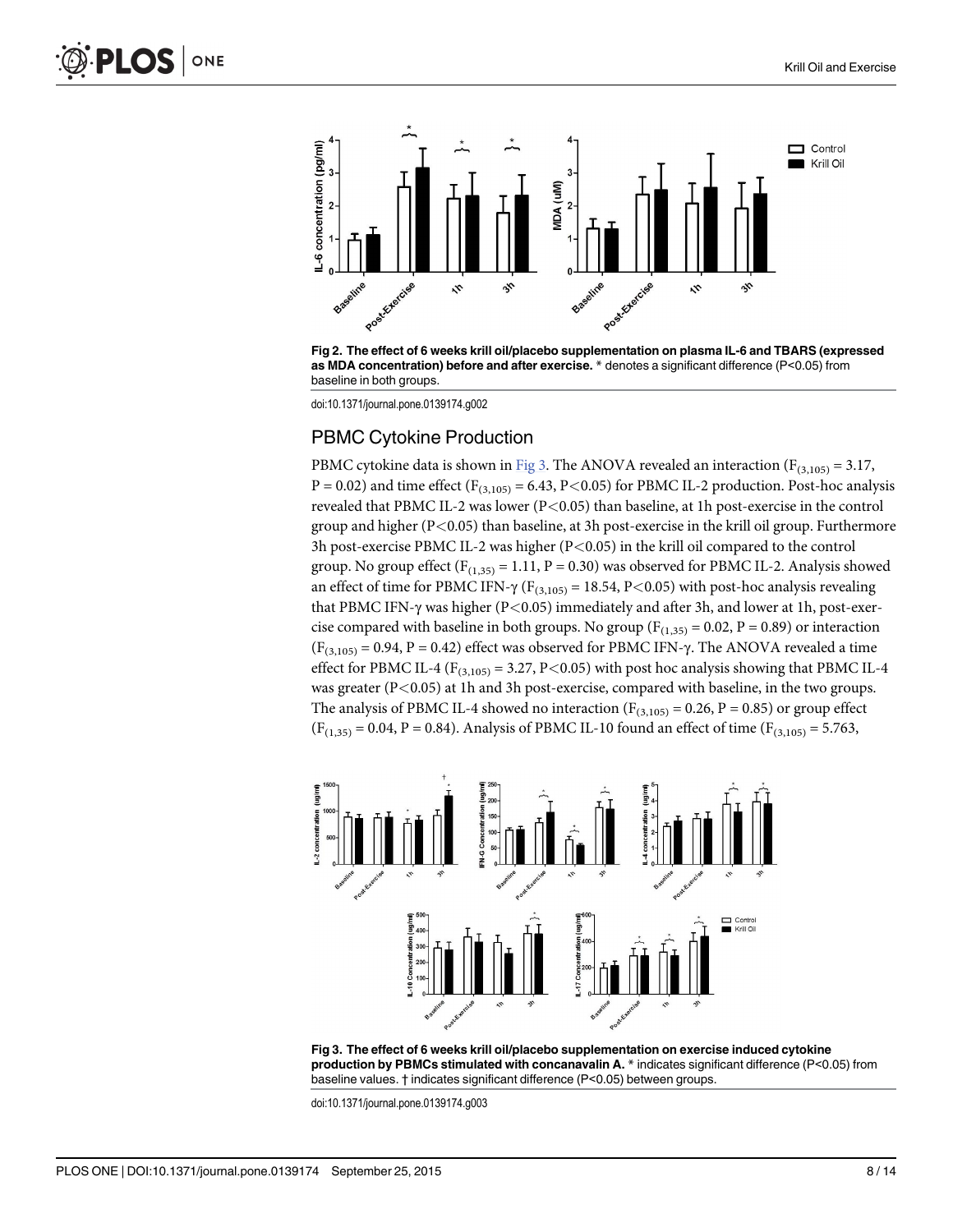

Fig 4. The effect of 6 weeks krill oil/placebo supplementation on NK cell cytotoxic activity at 50:1 and 25:1 effector:target cell ratio, before and after exercise. \* indicates significant difference (P<0.05) from baseline values. † indicates significant difference between groups.

doi:10.1371/journal.pone.0139174.g004

 $P<0.05$ ) with post-hoc analysis revealing that PBMC IL-10 was higher (P $<$ 0.05) 3h post-exercise compared with baseline in both groups. No group ( $F_{(1,35)} = 0.24$ ,  $P = 0.63$ ) or interaction  $(F_{(3,105)} = 0.59, P = 0.62)$  effect was observed for PBMC IL-10. The ANOVA revealed a time effect for PBMC IL-17 ( $F_{(3,105)}$  = 12.86, P<0.05) with post-hoc analysis revealing that PBMC IL-17 was higher (P<0.05) at every time point compared with baseline, in both groups. No group ( $F_{(1,35)} = 0.01$ ,  $P = 0.91$ ) or interaction ( $F_{(3,105)} = 0.32$ ,  $P = 0.81$ ) effect was observed for PBMC IL-17.

#### NK cell function

Analysis of natural killer cell cytotoxic activity revealed a significant interaction effect at both 50:1 ( $F_{(3,105)} = 8.18$ , P<0.05) and 25:1 ( $F_{(3,105)} = 4.09$ , P<0.05) effector:target cell ratios. Post hoc analysis revealed that at 3h post-exercise NK cell cytotoxic activity was greater in the krill oil group, compared to the control group, for both effector:target ratios of 50:1 and 25:1 (P<0.05 Fig 4). In addition, time effects in NK cell cytotoxic activity at the 50:1( $F_{(3,105)} = 12.91$ , P<0.05) and 25:1 ( $F_{(3,105)}$  = 13.77, P<0.05) ratios were observed. Post-hoc analysis found that NK cell cytotoxic activity was greater (P<0.05) at 1h post-exercise, compared to baseline, in the two groups and higher at 3h post-exercise, compared to baseline, in the krill oil group only. There was no effect of group for NK cell cytotoxic activity at either ratio (50:1–F<sub>(1,35)</sub> = 3.53,  $P = 0.07$ . 25:1– $F_{(1,35)} = 1.51$ ,  $P = 0.22$ ).

## **Discussion**

The current study has demonstrated that supplementation of the diet with 2 g per day of krill oil for 6 weeks increases the production of IL-2 in stimulated PBMCs and the cytotoxic activity of NK cells in the recovery period after exercise. These effects were seen in both males and females. There was no effect of krill oil supplementation on plasma levels of IL-6 and TBARS, or on PBMC production of IL-4, IL-10, IL-17 and IFNγ in response to exercise. Similarly, krill oil supplementation did not alter time trial performance or the oxygen cost and HR response to exercise.

The current study has demonstrated that 6 weeks of supplementation with krill oil results in a 75% increase in erythrocyte EPA, a 21% increase in DHA and a 27% increase in the Omega-3 Index. Alongside these increases in n-3 PUFA there were concomitant decreases of 7% and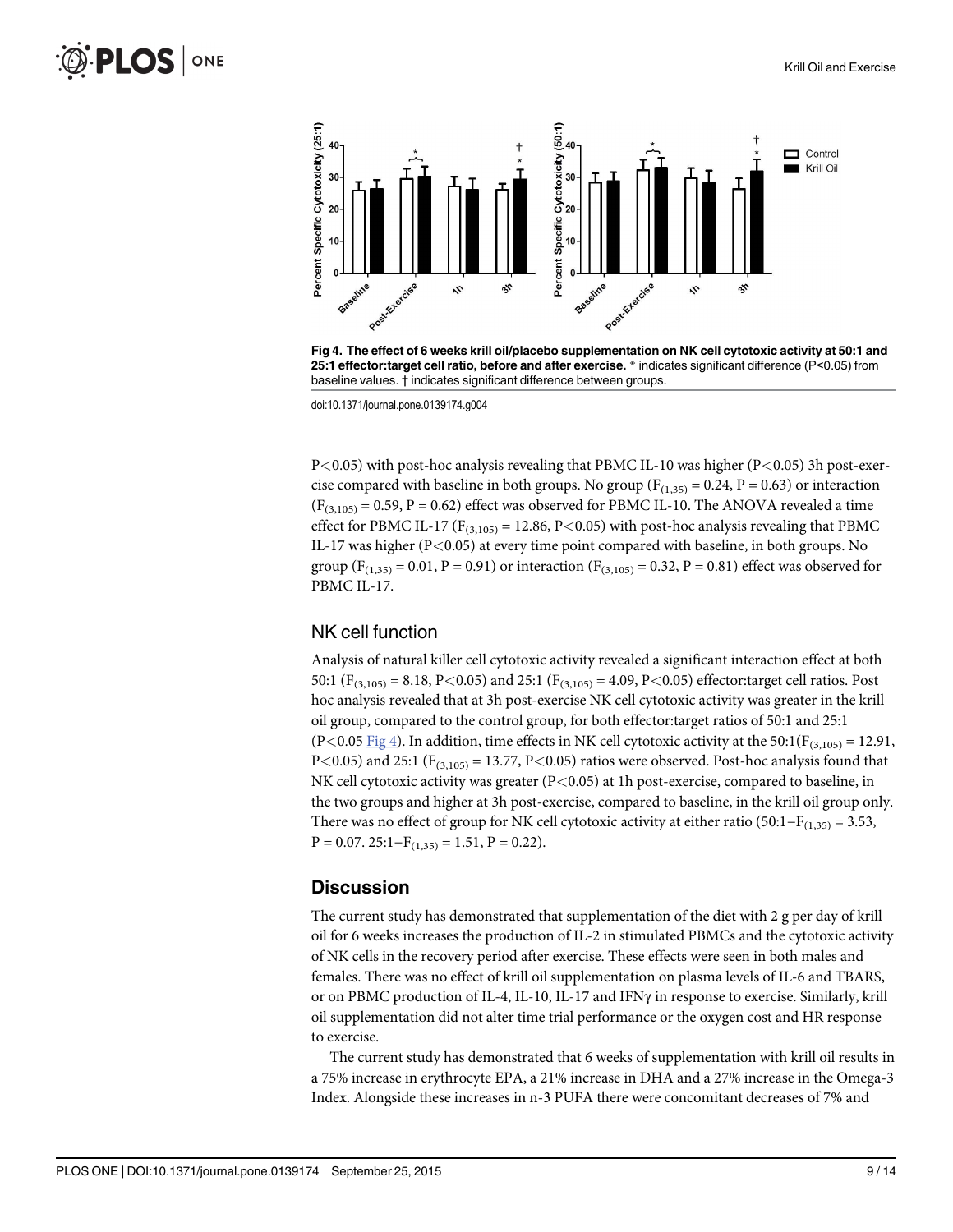<span id="page-9-0"></span>17% in levels of arachidonic and docosatetraenoic acid, respectively. Therefore, our study is in agreement with previous work [\[7\]](#page-11-0) which has demonstrated that krill oil supplementation at a level of around 1/3rd lower than previous work with fish oil can result in a similar magnitude of a rise in EPA and DHA. It is worth pointing out here that the current study made no direct comparison to a group of participants supplemented with fish oil. However, due to the lack of studies in this area with krill oil supplementation we have compared our studies to those where fish oil supplementation was given. That is not to say that fish and krill oil are the exact same, as highlighted in the introduction.

There were no effects of krill oil supplementation on any measures of immune function and lipid peroxidation at rest in the current study, which is in agreement with previous work with fish oil supplementation in healthy populations  $[4, 13, 23]$  $[4, 13, 23]$  $[4, 13, 23]$  $[4, 13, 23]$  $[4, 13, 23]$  $[4, 13, 23]$ . Others have shown that supplementation with increasing quantities of EPA tends to result in an increase in NK cell cytotoxic activity, although PBMC IL-2 production was not altered, in healthy young males [[24](#page-12-0)]. However, there are several studies in disagreement with this. In healthy older ( $>55y$ ) participants it has been shown that 1.2 g/day EPA supplementation for 12 weeks can reduce NK cell cytotoxic activity [[25\]](#page-12-0). Similar findings were observed in young healthy men who were supplemented with 6g/day DHA for 90 days [[26](#page-12-0)]. Furthermore, in vitro studies of human NK cells and in young mice have found that EPA and DHA treatment reduces NK cell cytotoxic activity [[27](#page-12-0)–[29\]](#page-12-0).

The current study has demonstrated that NK cell cytotoxic activity and PBMC IL-2, but not other cytokines, are increased after krill oil supplementation. What remains to be established are the mechanisms through which n-3 PUFA supplementation results in these alterations. It is known that PGE-2 can reduce the cytotoxic activity of human NK cells [\[30\]](#page-12-0) and it is likely that the increase in EPA and DHA incorporation into immune cell membranes as a result of krill and fish oil supplementation will result in a concomitant decrease in membrane AA levels and thus altered eicosanoid synthesis [\[31\]](#page-12-0). Primarily this would reduce PGE-2 synthesis and relieve its suppressive effects on NK cells, although why we do not then see a universal increase in NK cell activity with fish oil supplementation, in the above studies, is not clear. What is clear, from our work, is that both krill and fish oil supplementation results in an increase in PBMC IL-2 production and NK cell cytotoxic activity and as exercise increases PGE-2 production this may explain why we only see these positive effects with exercise. Indeed when indomethacin, which inhibits PGE-2 production, is administered during exercise a greater NK cell cytotoxic activity is observed [\[32\]](#page-12-0). The current study has also found that there was no effect of krill oil on plasma IL-6 levels, which is in agreement with previous fish oil studies in this area [\[11](#page-11-0), [13,](#page-11-0) [33\]](#page-12-0).

There has been one study investigating the effects of krill oil supplementation on markers of oxidative stress and inflammation which, contrary to the current findings, demonstrated that in the recovery period after a bout of exercise, TBARS levels were lower in the krill oil group, compared to placebo [\[34](#page-13-0)]. No differences in tumor-necrosis factor-alpha (TNF-α) or the activity of superoxide dismutase, glutathione peroxidase and creatine kinase were observed between groups. Previous work which has investigated the effects of fish oil supplementation on markers of oxidative stress is equivocal. Work by Bloomer and colleagues found that fish oil supplementation had no effect on plasma TBARS after 1h of treadmill exercise [[35](#page-13-0)], which is in agreement with the current findings. However, it has also been shown that fish oil supplementation increase plasma F2-isoprostanes following three days of 3h cycling sessions [[36\]](#page-13-0), but plasma TBARS were found to be reduced after eccentric knee extensor exercise [[23](#page-12-0)]. It would appear therefore that EPA and DHA have no effect on markers of oxidative stress after acute submaximal exercise, but can reduce and increase such markers after acute eccentric and short-term intensified training, respectively.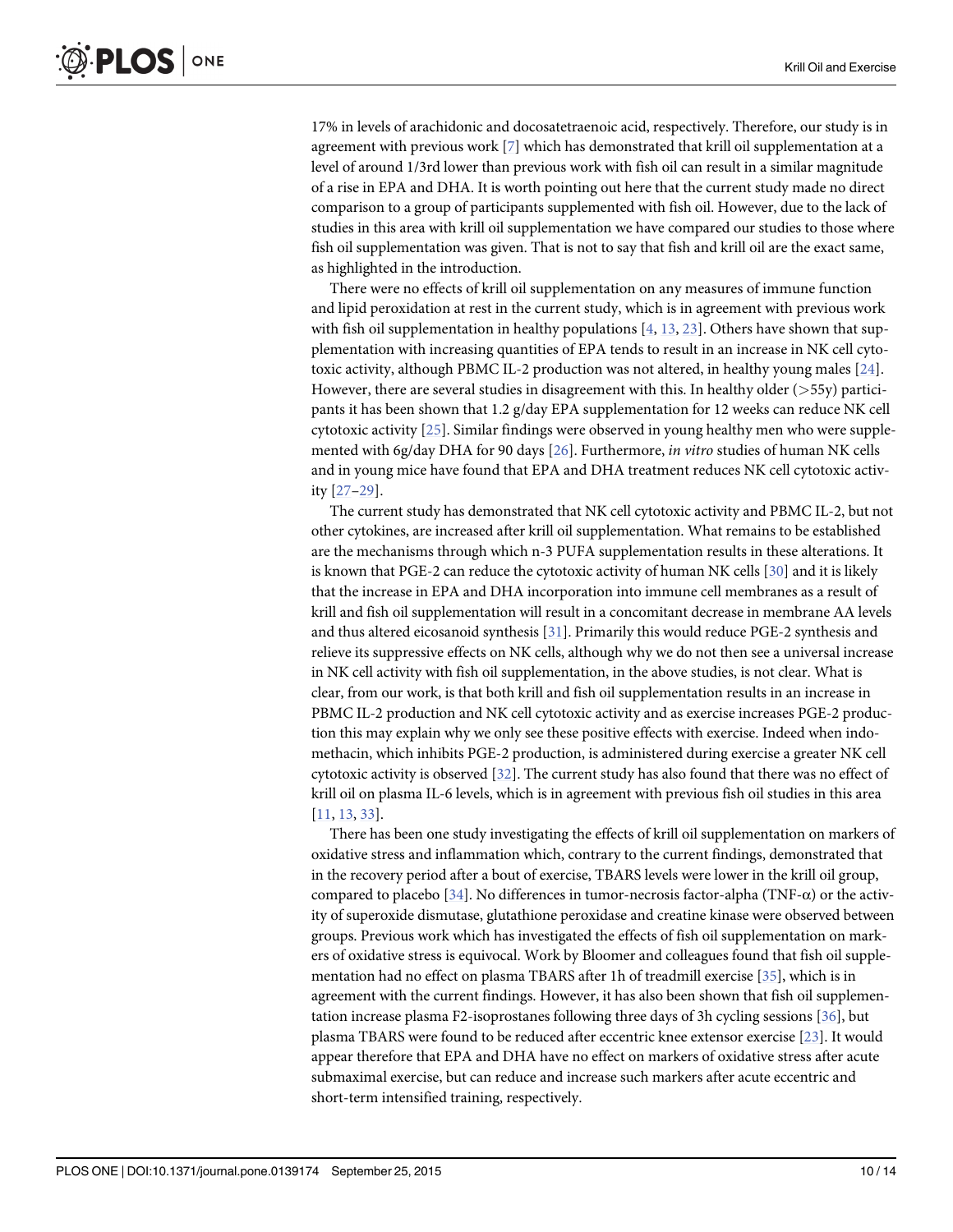<span id="page-10-0"></span>The current data found that krill oil did not affect time trial performance, nor were heart rate or oxygen consumption affected. The fact that performance was not affected is in broad agreement with data published with fish oil where several studies have found no performance benefit, although cardiometabolic changes (ie reduced HR and  $VO_2$ ) were observed [\[14](#page-12-0)–[17](#page-12-0)]. It is not clear why in the current study, and in our previous fish oil work, we have found no effect of n-3 PUFA supplementation on HR and  $\dot{V}O<sub>2</sub>$ . The human studies where these effects have been observed have in general been at either lower (i.e. 55% peak workload—compared to ~70%  $\text{VO}_{2\text{max}}$  in the current study) or higher intensities (~10 min time trial to exhaustion) but it is not obvious why this would alter any effect of fish oil on these parameters. To clarify this it would be important to examine the effects of n-3PUFAs on HR and  $\dot{V}O_2$  at varying exercise intensities within the same population. Together our data and that of others indicates that supplementation with n-3 PUFAs, either via fish or krill oil, does not alter exercise performance in young healthy volunteers. This lack of change in exercise performance may be due to the dose of krill, in the current study, and fish oil in previous studies, given not being sufficient to alter the fatty acid composition of muscle itself. Whilst we based our dose of krill oil on previous work comparing krill and fish oil [[7](#page-11-0)] we have no data to show that this alter the muscle fatty acid composition. As measures of immune function were the primary outcome of the current study we chose not to collect muscle samples for such analysis but subsequent studies with a focus on exercise performance may wish to consider this. Furthermore it may also be the case that fish oil may still be of benefit for exercise performance in different populations, ie older people, or for different forms of exercise, ie strength training [\[37,](#page-13-0) [38\]](#page-13-0). On the other hand it may be, as the evidence suggests, that increasing n-3 PUFA consumption simply does not alter endurance exercise performance.

On top of the effects of krill oil supplementation on markers of immune function the current study also provides important information regarding the effects of exercise alone. Prior to discussion of these results, however, it is worth noting that we did not have a control group with no-exercise and so it is possible that these changes are circadian in origin. Our work would indicatively support recent findings that exercise results in an increase in the production of the T helper cell Th17 cytokine IL-17 [[39](#page-13-0)], which has recently been identified in having an important role in the regulation of inflammation with precise roles still being identified  $[40]$  $[40]$  $[40]$ . The precise role of this increase in PBMC IL-17 during exercise is yet to be established and further work is needed in this area. IL-17 is known to drive the production of IL-6 and PGE-2 in many cell types, such as epithelial, endothelial, and fibroblastic cells [\[41\]](#page-13-0) and can also stimulate T cell proliferation and IL-2 production [[42](#page-13-0)], indicating several areas where IL-17 may have important roles during exercise. Furthermore determining the cell type that is producing IL-17 and whether we are observing and increase in individual cell IL-17 production or just a greater number of cells, e.g. Th17 cells, producing IL-17. We have also extended the pioneering work of Ostrowski and colleagues, who found increases in plasma IL-10 after exercise [\[43\]](#page-13-0), by showing that exercise increases PBMC IL-10 production. We have further added to basic exercise immunology research by showing that these changes are seen in both males and females. In fact the majority of previous research in exercise immunology has been in male volunteers and so the current study is the first to find that the effects of such exercise on selective markers of immune function are independent of gender.

In conclusion, the current study is the first study to investigate the effects of 6-weeks of krill oil supplementation on exercise performance, markers of immune function and lipid peroxidation, and has shown that krill oil can increase PBMC IL-2 production and NK cell cytotoxic activity 3h post-exercise in both healthy young males and females without modifying performance. It is worth noting at this point that ideally we would have taking blood samples not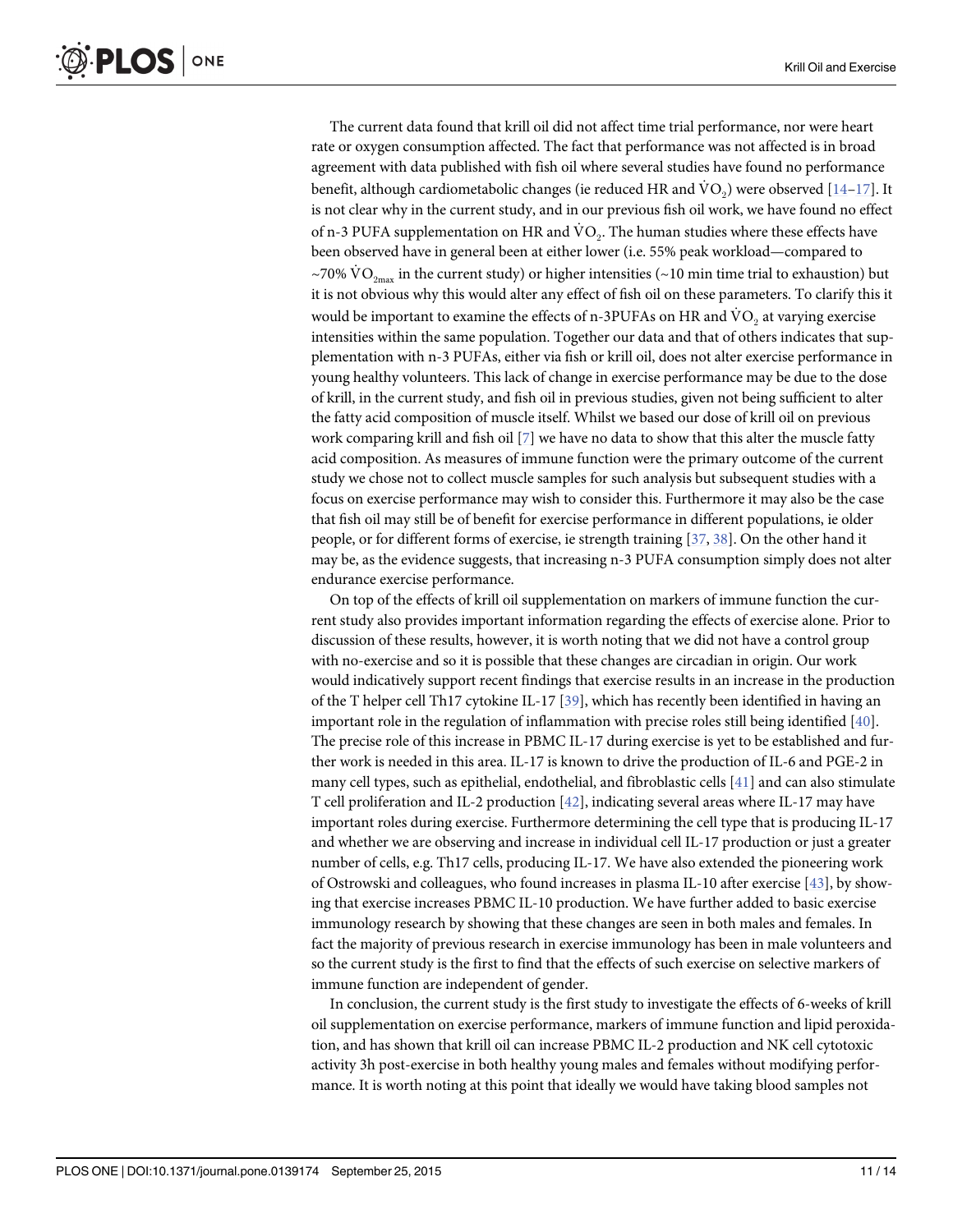<span id="page-11-0"></span>only during the final time trial but also during the initial time trial, allowing a more direct comparison of responses in immune measures after the supplementation period in the same individuals, this is a limitation of the current study. It also remains to be established whether these alterations in immune function can ultimately reduce the burden of upper respiratory tract infections which are elevated in those with high training loads [\[44\]](#page-13-0). In that vein, our recent work has found that a supplement containing EPA, DHA, protein and vitamin D can reduce URTI symptoms, while not URTI numbers or duration, in active young males and females (3), although whether these effects are specifically due to EPA and DHA is not clear.

#### Acknowledgments

We thank the technical support of the Institute of Medical Sciences Musculoskeletal Programme and the Iain Fraser Cytometry Centre.

# Author Contributions

Conceived and designed the experiments: SG MDB KT. Performed the experiments: SG MDB IM NM GB KT. Analyzed the data: SG MDB IM NM GB KT. Contributed reagents/materials/ analysis tools: SG KT. Wrote the paper: SG MDB IM NM GB KT.

#### References

- [1.](#page-1-0) Lemaitre RN, King IB, Mozaffarian D, Kuller LH, Tracy RP, Siscovick DS. n-3 polyunsaturated fatty acids, fatal ischemic heart disease, and nonfatal myocardial infarction in older adults: The Cardiovascular Health Study. American Journal of Clinical Nutrition. 2003; 77:319–25. PMID: [12540389](http://www.ncbi.nlm.nih.gov/pubmed/12540389)
- [2.](#page-1-0) Nettleton JA, Katz R. n-3 long-chain polyunsaturated fatty acids in type 2 diabetes: A review. Journal of the American Dietetic Association. 2005; 105:428–40. PMID: [15746832](http://www.ncbi.nlm.nih.gov/pubmed/15746832)
- [3.](#page-1-0) Calder PC. Polyunsaturated fatty acids and inflammatory processes: new twists in an old tale. Biochimie. 2009; 91:791–795 doi: [10.1016/j.biochi.2009.01.008](http://dx.doi.org/10.1016/j.biochi.2009.01.008) PMID: [19455748](http://www.ncbi.nlm.nih.gov/pubmed/19455748)
- [4.](#page-1-0) Yaqoob P, Pala HS, Cortina-Borja M, Newsholme EA, Calder PC. Encapsulated fish oil enriched in alpha-tocopherol alters plasma phospholipid and mononuclear cell fatty acid compositions but not mononuclear cell functions. European journal of clinical investigation. 2000; 30:260–74. PMID: [10692004](http://www.ncbi.nlm.nih.gov/pubmed/10692004)
- [5.](#page-1-0) Calder PC. Omega-3 fatty acids and inflammatory processes. Nutrients. 2010; 2:355-74. doi: [10.3390/](http://dx.doi.org/10.3390/nu2030355) [nu2030355](http://dx.doi.org/10.3390/nu2030355) PMID: [22254027](http://www.ncbi.nlm.nih.gov/pubmed/22254027)
- [6.](#page-1-0) Tou JC, Jaczynski J, Chen Y-C. Krill for Human Consumption: Nutritional Value and Potential Health Benefits. Nutrition reviews. 2007; 65:63–77. PMID: [17345959](http://www.ncbi.nlm.nih.gov/pubmed/17345959)
- [7.](#page-1-0) Ulven SM, Kirkhus B, Lamglait A, Basu S, Elind E, Haider T, et al. Metabolic effects of krill oil are essentially similar to those of fish oil but at lower dose of EPA and DHA, in healthy volunteers. Lipids. 2011; 46:37–46. doi: [10.1007/s11745-010-3490-4](http://dx.doi.org/10.1007/s11745-010-3490-4) PMID: [21042875](http://www.ncbi.nlm.nih.gov/pubmed/21042875)
- [8.](#page-1-0) Ramprasath V, Eyal I, Zchut S, Jones P. Enhanced increase of omega-3 index in healthy individuals with response to 4-week n-3 fatty acid supplementation from krill oil versus fish oil. Lipids in Health and Disease. 2013; 12:178. doi: [10.1186/1476-511X-12-178](http://dx.doi.org/10.1186/1476-511X-12-178) PMID: [24304605](http://www.ncbi.nlm.nih.gov/pubmed/24304605)
- [9.](#page-1-0) Simopoulos AP. Omega-3 fatty acids and athletics. Curr Sports Med Rep. 2007; 6:230–6. PMID: [17617998](http://www.ncbi.nlm.nih.gov/pubmed/17617998)
- [10.](#page-1-0) Walsh NP, Gleeson M, Shephard RJ, Woods JA, Bishop NC, Fleshner M, et al. Position statement. Part one: Immune function and exercise. Exercise immunology review. 2011; 17:6–63. PMID: [21446352](http://www.ncbi.nlm.nih.gov/pubmed/21446352)
- [11.](#page-1-0) Toft AD, Thorn M, Ostrowski K, Asp S, Moller K, Iversen S, et al. N-3 polyunsaturated fatty acids do not affect cytokine response to strenuous exercise. Journal of applied physiology. 2000; 89:2401–6. PMID: [11090595](http://www.ncbi.nlm.nih.gov/pubmed/11090595)
- [12.](#page-1-0) Andrade PMM, Ribeiro BG, Bozza MT, Costa Rosa LF, do Carmo MGT. Effects of the fish-oil supplementation on the immune and inflammatory responses in elite swimmers. Prostaglandins, Leukotrienes and Essential Fatty Acids. 2007; 77:139–45.
- [13.](#page-1-0) Gray P, Gabriel B, Thies F, Gray SR. Fish oil supplementation augments post-exercise immune function in young males. Brain, behavior, and immunity. 2012; 26:1265–72. doi: [10.1016/j.bbi.2012.08.002](http://dx.doi.org/10.1016/j.bbi.2012.08.002) PMID: [22902522](http://www.ncbi.nlm.nih.gov/pubmed/22902522)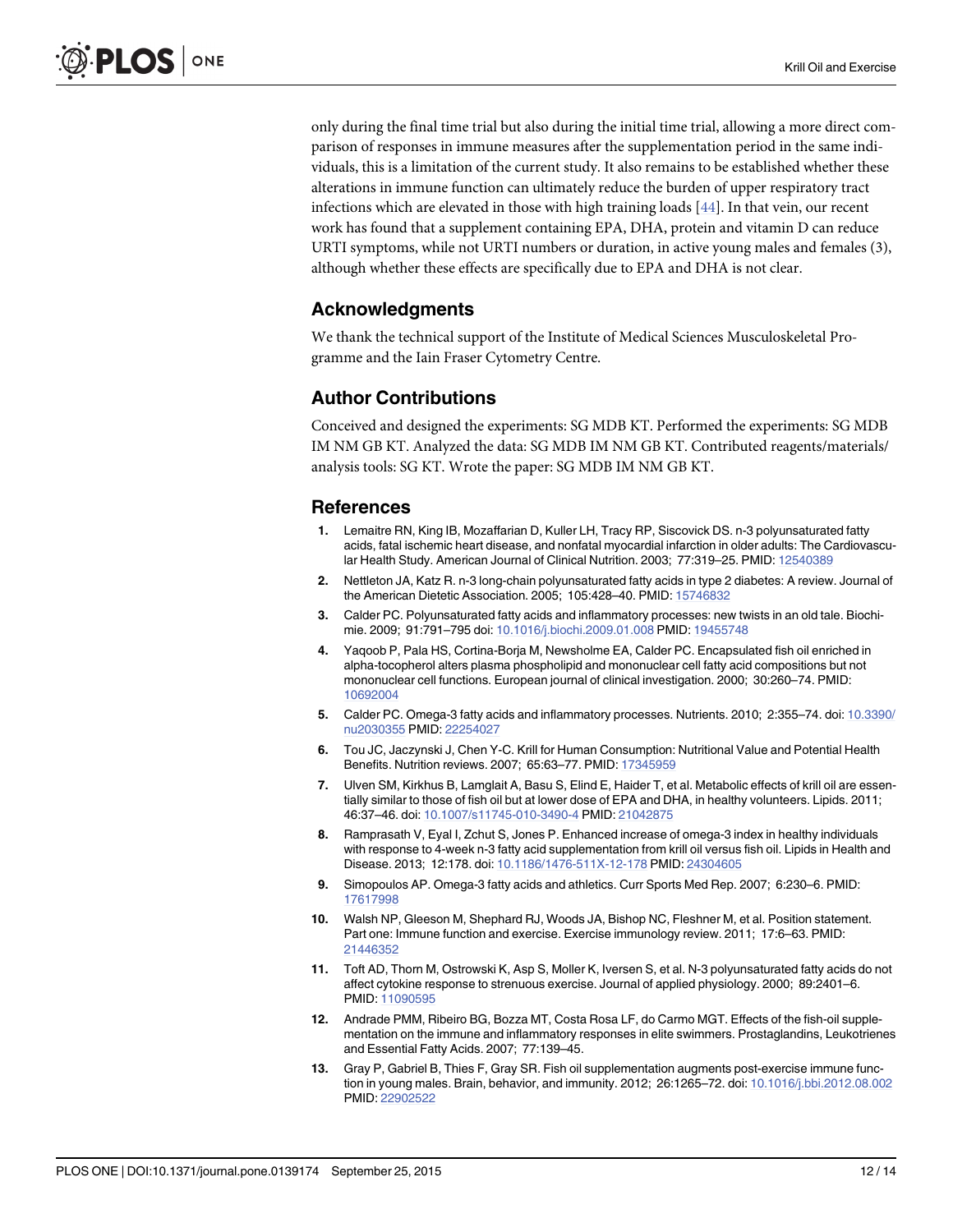- <span id="page-12-0"></span>[14.](#page-2-0) Peoples GE, McLennan PL, Howe PR, Groeller H. Fish oil reduces heart rate and oxygen consumption during exercise. Journal of cardiovascular pharmacology. 2008; 52:540–7. doi: [10.1097/FJC.](http://dx.doi.org/10.1097/FJC.0b013e3181911913) [0b013e3181911913](http://dx.doi.org/10.1097/FJC.0b013e3181911913) PMID: [19034030](http://www.ncbi.nlm.nih.gov/pubmed/19034030)
- 15. Peoples GE, McLennan PL. Dietary fish oil reduces skeletal muscle oxygen consumption, provides fatigue resistance and improves contractile recovery in the rat in vivo hindlimb. The British journal of nutrition. 2010; 104:1771–9. doi: [10.1017/S0007114510002928](http://dx.doi.org/10.1017/S0007114510002928) PMID: [20691135](http://www.ncbi.nlm.nih.gov/pubmed/20691135)
- [16.](#page-2-0) Buckley JD, Burgess S, Murphy KJ, Howe PRC. DHA-rich fish oil lowers heart rate during submaximal exercise in elite Australian Rules footballers. Journal of Science and Medicine in Sport. 2009; 12:503– 7. doi: [10.1016/j.jsams.2008.01.011](http://dx.doi.org/10.1016/j.jsams.2008.01.011) PMID: [18555744](http://www.ncbi.nlm.nih.gov/pubmed/18555744)
- [17.](#page-2-0) Kawabata F, Neya M, Hamazaki K, Watanabe Y, Kobayashi S, Tsuji T. Supplementation with eicosapentaenoic acid-rich fish oil improves exercise economy and reduces perceived exertion during submaximal steady-state exercise in normal healthy untrained men. Bioscience, biotechnology, and biochemistry. 2014; 78:2081–8. doi: [10.1080/09168451.2014.946392](http://dx.doi.org/10.1080/09168451.2014.946392) PMID: [25144572](http://www.ncbi.nlm.nih.gov/pubmed/25144572)
- [18.](#page-2-0) Oostenbrug GS, Mensink RP, Hardeman MR, De Vries T, Brouns F, Hornstra G. Exercise performance, red blood cell deformability, and lipid peroxidation: effects of fish oil and vitamin E. Journal of applied physiology. 1997; 83:746–52. PMID: [9292459](http://www.ncbi.nlm.nih.gov/pubmed/9292459)
- [19.](#page-2-0) Zebrowska A, Mizia-Stec K, Mizia M, Gasior Z, Poprzecki S. Omega-3 fatty acids supplementation improves endothelial function and maximal oxygen uptake in endurance-trained athletes. Eur J Sport Sci. 2015; 15:305–14. doi: [10.1080/17461391.2014.949310](http://dx.doi.org/10.1080/17461391.2014.949310) PMID: [25176010](http://www.ncbi.nlm.nih.gov/pubmed/25176010)
- [20.](#page-2-0) Bull NL, Day MJ, Burt R, Buss DH. Individual fatty acids in the British household food supply. Human nutritionApplied nutrition. 1983; 37:373–7.
- [21.](#page-2-0) (COT) SACoNSaCoT. Advice on fish consumption: benefits & risks. London, United Kingdom: Her Majesty's Stationery Office2004. doi: [10.1016/j.envres.2014.10.029](http://dx.doi.org/10.1016/j.envres.2014.10.029) PMID: [25667172](http://www.ncbi.nlm.nih.gov/pubmed/25667172)
- [22.](#page-3-0) von Schacky C, Kemper M, Haslbauer R, Halle M. Low Omega-3 Index in 106 german elite winter endurance athletes: a pilot study. International Journal of Sport Nutrition and Exercise Metabolism. 2014; 24:559–64. doi: [10.1123/ijsnem.2014-0041](http://dx.doi.org/10.1123/ijsnem.2014-0041) PMID: [25203220](http://www.ncbi.nlm.nih.gov/pubmed/25203220)
- [23.](#page-9-0) Gray P, Chappell A, Jenkinson AM, Thies F, Gray SR. Fish Oil Supplementation Reduces Markers of Oxidative Stress But Not Muscle Soreness After Eccentric Exercise. International Journal of Sport Nutrition and Exercise Metabolism. 2014. 24:206–214 doi: [10.1123/ijsnem.2013-0081](http://dx.doi.org/10.1123/ijsnem.2013-0081) PMID: [24225668](http://www.ncbi.nlm.nih.gov/pubmed/24225668)
- [24.](#page-9-0) Miles EA, Banerjee T, Wells SJ, Calder PC. Limited effect of eicosapentaenoic acid on T-lymphocyte and natural killer cell numbers and functions in healthy young males. Nutrition (Burbank, Los Angeles County, Calif). 2006; 22:512–9.
- [25.](#page-9-0) Thies F, Nebe-von-Caron G, Powell JR, Yaqoob P, Newsholme EA, Calder PC. Dietary supplementation with eicosapentaenoic acid, but not with other long-chain n-3 or n-6 polyunsaturated fatty acids, decreases natural killer cell activity in healthy subjects aged >55 y. American Journal of Clinical Nutri-tion. 2001; 73:539-48. PMID: [11237929](http://www.ncbi.nlm.nih.gov/pubmed/11237929)
- [26.](#page-9-0) Kelley D, Taylor P, Nelson G, Schmidt P, Ferretti A, Erickson K, et al. Docosahexaenoic acid ingestion inhibits natural killer cell activity and production of inflammatory mediators in young healthy men. Lipids. 1999; 34:317–24. PMID: [10443964](http://www.ncbi.nlm.nih.gov/pubmed/10443964)
- [27.](#page-9-0) Meydani SN, Yogeeswaran G, Liu S, Baskar S, Meydani M. Fish Oil and Tocopherol-Induced Changes in Natural Killer Cell-Mediated Cytotoxicity and PGE2 Synthesis in Young and Old Mice. The Journal of nutrition. 1988; 118:1245–52. PMID: [3183771](http://www.ncbi.nlm.nih.gov/pubmed/3183771)
- 28. Purasiri P, McKechnie A, Heys SD, Eremin O. Modulation in vitro of human natural cytotoxicity, lymphocyte proliferative response to mitogens and cytokine production by essential fatty acids. Immunology. 1997; 92:166–72. PMID: [9415022](http://www.ncbi.nlm.nih.gov/pubmed/9415022)
- [29.](#page-9-0) Yamashita N, Yokoyama A, Hamazaki T, Yano S. Inhibition of natural killer cell activity of human lymphocytes by eicosapentaenoic acid. Biochemical and biophysical research communications. 1986; 138:1058–67. PMID: [3019330](http://www.ncbi.nlm.nih.gov/pubmed/3019330)
- [30.](#page-9-0) Hall TJ, Chen SH, Brostoff J, Lydyard PM. Modulation of human natural killer cell activity by pharmacological mediators. Clinical and experimental immunology. 1983; 54:493–500. PMID: [6317242](http://www.ncbi.nlm.nih.gov/pubmed/6317242)
- [31.](#page-9-0) Calder PC, Yaqoob P, Thies F, Wallace FA, Miles EA. Fatty acids and lymphocyte functions. The British journal of nutrition. 2002; 87 Suppl 1:S31–S48. PMID: [11895154](http://www.ncbi.nlm.nih.gov/pubmed/11895154)
- [32.](#page-9-0) Pedersen BK, Tvede N, Klarlund K, Christensen LD, Hansen FR, Galbo H, et al. Indomethacin in vitro and in vivo abolishes post-exercise suppression of natural killer cell activity in peripheral blood. International Journal of Sports Medicine. 1990; 11:127–31. PMID: [2338373](http://www.ncbi.nlm.nih.gov/pubmed/2338373)
- [33.](#page-9-0) Nieman DC, Henson DA, McAnulty SR, Jin F, Maxwell KR. n-3 polyunsaturated fatty acids do not alter immune and inflammation measures in endurance athletes. International Journal of Sport Nutrition and Exercise Metabolism. 2009; 19:536–46. PMID: [19910654](http://www.ncbi.nlm.nih.gov/pubmed/19910654)